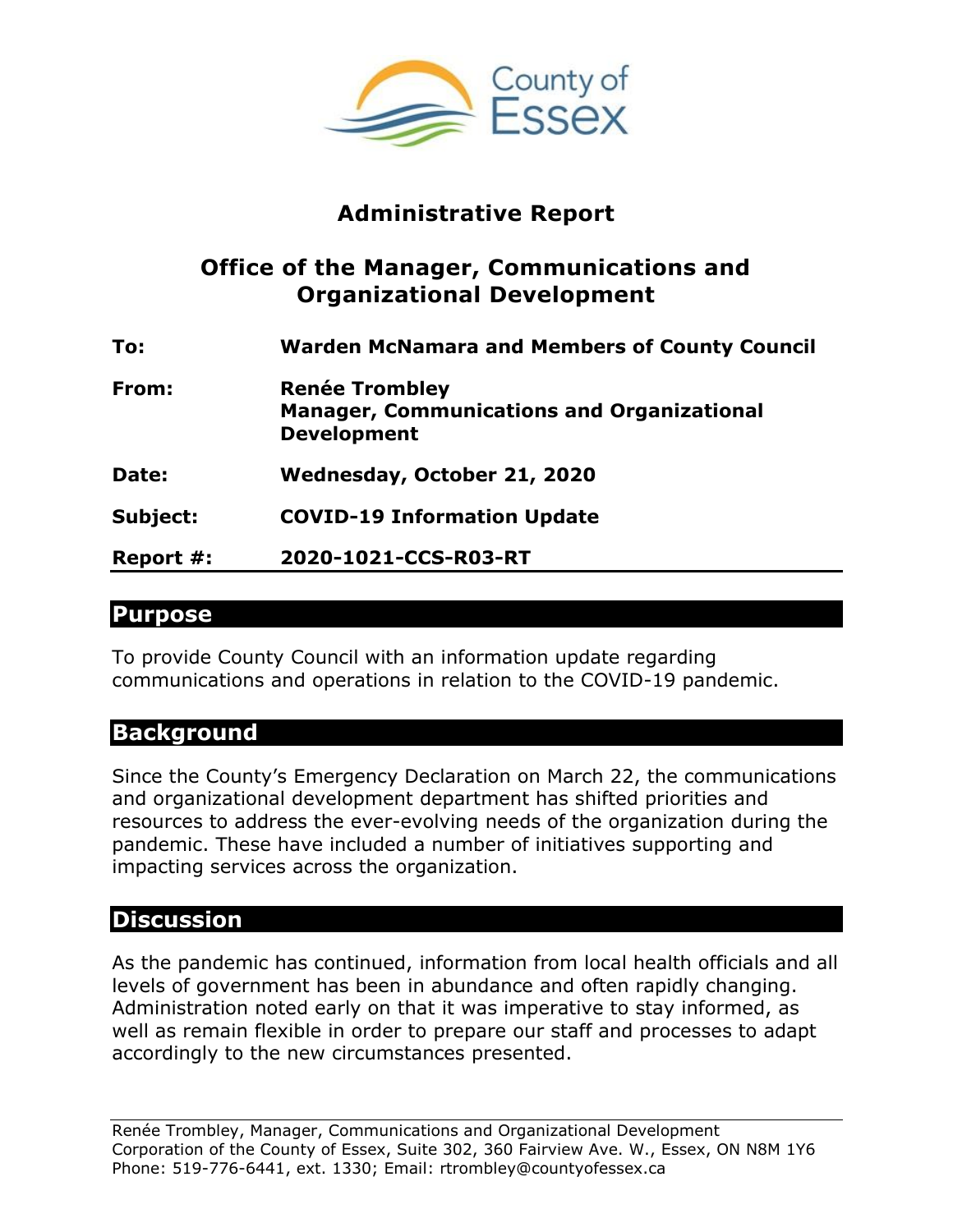#### **Communications**

All-staff communications are prepared weekly, which includes the latest emergency orders, government updates, new processes and protocols, public health guidance messages and provides regular mental wellness resources and information.

Throughout this health crisis, the communications team has also assisted with external communications for the Sun Parlor Home, under the direction of the administrator, in order to provide regular, transparent and accessible communications for families of residents.

The team has also regularly connected with representatives of Ontario Health, local health officials, municipal representatives and external partners to share, strategize and disseminate pandemic-related information to residents. In addition, we continue to support public health messaging regularly via the County's social media channels.

#### **Protocols, Policies and Procedures**

As the pandemic has unfolded, a number of public health guidelines and best practices have been released that attempts to ensure protection against, and slowing of, virus transmission. The County has worked to incorporate these guidelines and procedures into business practices in order to protect employees and the public.

We have and continue to work with our HR department to formulate relevant COVID-19 tools, policies and protocols, based on best practices and public health advice.

Although this information can often change rapidly, we have devised several tools and shared information using easy-to-understand diagrams, posters and messaging. These tools, such as the County of Essex's Health and Safety Toolkit (Appendix A) helps to not only identify all of the actions the organization is taking to help mitigate the potential spread of COVID-19 for employees and in County facilities, but also tries to address any questions and concerns employees may have.

Other resources that have been developed include a COVID-19 program, outlining the County's expectation as it relates to employee practices such as physical distancing, regular hand washing, mask use indoors and more. The County has also developed a COVID-19 exposure protocol and procedure that details step-by-step the necessary actions to take as a supervisor or employee who may have been exposed to COVID-19.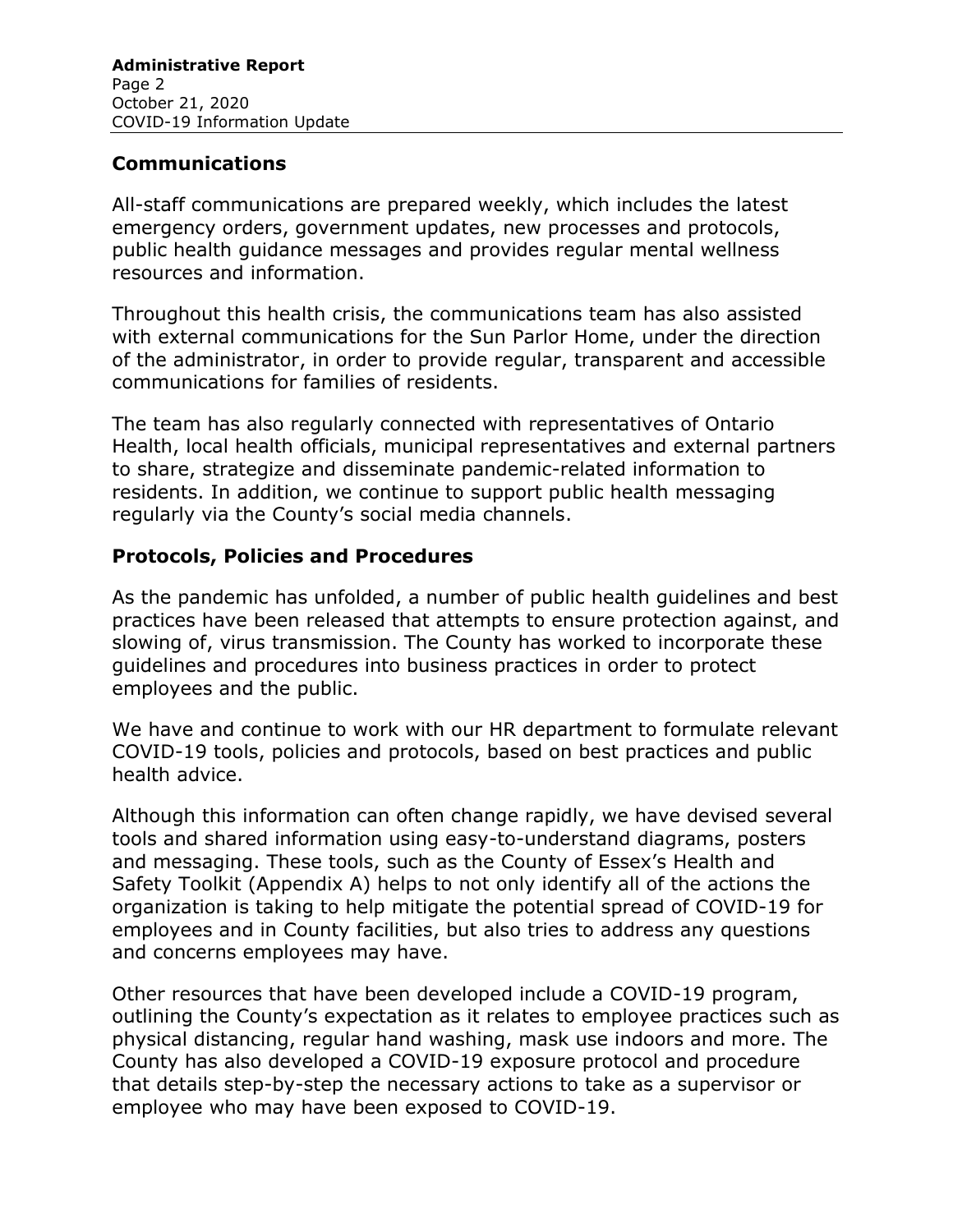With the return of back-to-school, the County has also devised information surrounding frequently asked questions for staff and their families and has shared information from all local school boards in regard to their reopening plans.

The County is committed to sharing regular and timely information with staff and updates are posted regularly to County Connect, the staff intranet system.

#### **Active Screening and Online Booking**

The communications and OD team has worked to implement a COVID-19 active screening tool for all staff and visitors (with the exception of Sun Parlor Home and EMS paramedics who have an existing regulated process). This tool allows staff to self-asses daily prior to attending a work facility. Based on an individual's responses, the tool, similar to Ontario Health's online screening checklist, will determine if it is safe for an individual to be attending a facility, or if they should be following up with their supervisor and health care provider. The information, captured digitally, is helpful not only to identify any potential risks, but will also be extremely useful in the event of a possible COVID-19 exposure in order to facilitate contact tracing. This same tool has also been customized for use by the tenants of the Civic Centre and their staffs as well as for the eventual re-opening of County facilities to visitors, once it is safe to do so.

As the Province continues to gradually re-open, the County wants to ensure that public County spaces are available, but in a manner that is coordinated and measured, in order to uphold public health guidance and to be flexible in our responsiveness to potential outbreaks at County facilities.

The communications and OD team are also working to implement an online booking practice in order to better help regulate the amount of public traffic for departments. The Online Booking software allows for a slow and measured opening of County facilities (when appropriate to do so) to the public by encouraging appointments to conduct County business. This removes the 'at-the-door' traffic and with the online booking practice, residents will easily be able to schedule an appointment with a County department representative and in turn, the County can ensure that traffic flow is controlled, that an active screening has taken place, that proper space is prepared for social distancing and that enhanced cleaning and disinfection protocols can be enacted after each of these visits.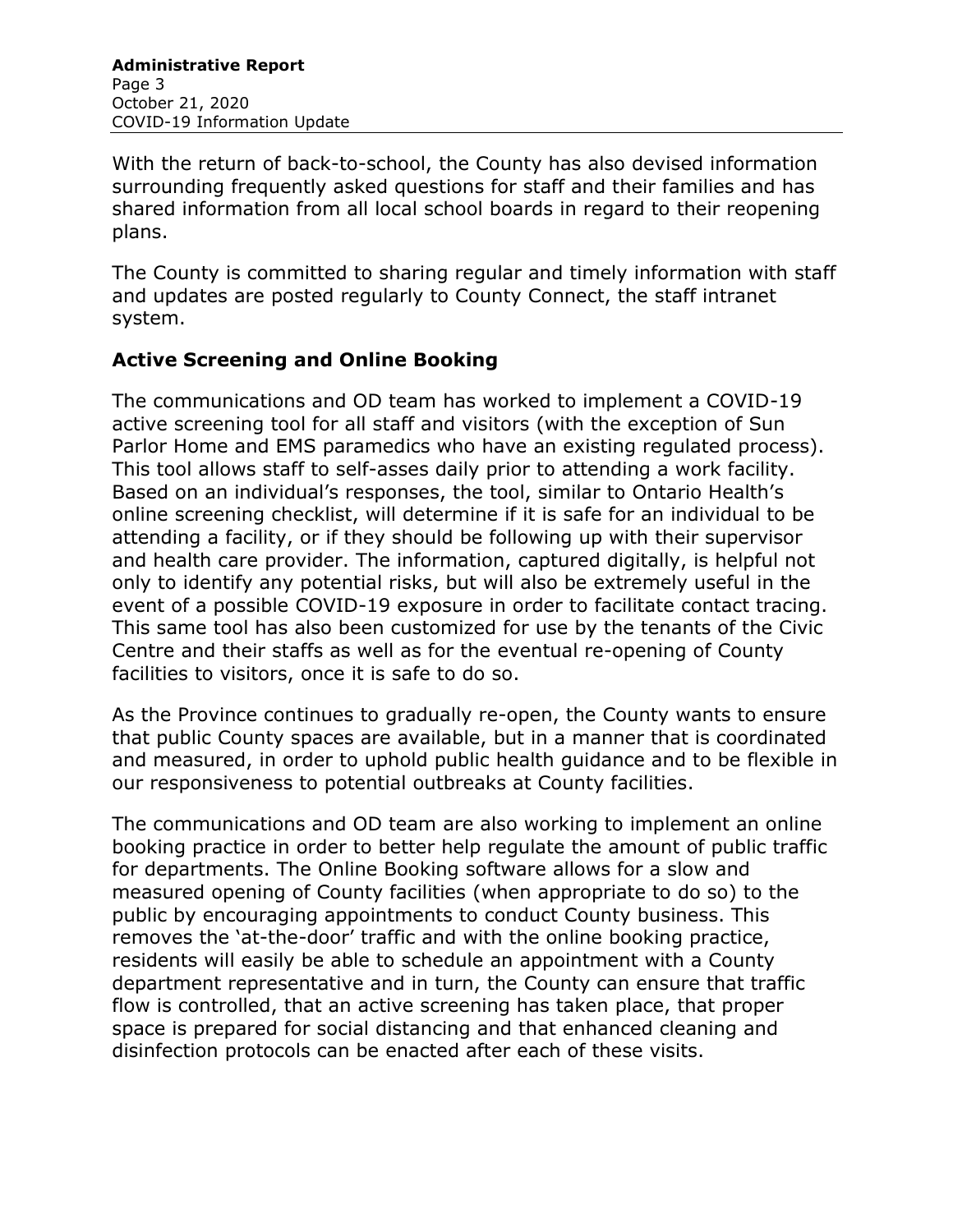This online booking practice is also currently being modified in order to facilitate the online scheduling of resident visits at the Sun parlor Home. This new practice will provide families an opportunity to quickly schedule a visit with their loved one via the County's website online, while also directly sharing all of the protocols and information they are required to review and understand before they arrive on site. This new process at the home, once rolled out, is expected to improve the efficiency of the current process which has been implemented due to COVID-19, while also providing an extra convenience for families.

## **Financial Implications**

The financial implications to support staff communication and information needs regarding the changing provincial health directives and to implement new processes for all staff has been approximately \$40,000. These funds are expected to be offset by the Provincial Government's emergency funding for municipalities, as announced in August, as part of the Province's Safe Restart Agreement to address municipal operating pressures related to COVID-19.

## **Recommendation**

That Report number 2020-1021-CCS-R03-RT, COVID-19 Information Update, be received by Council as information.

Respectfully Submitted

Renée Trombley

Originally Signed by

Renée Trombley, Manager, Communications and Organizational Development